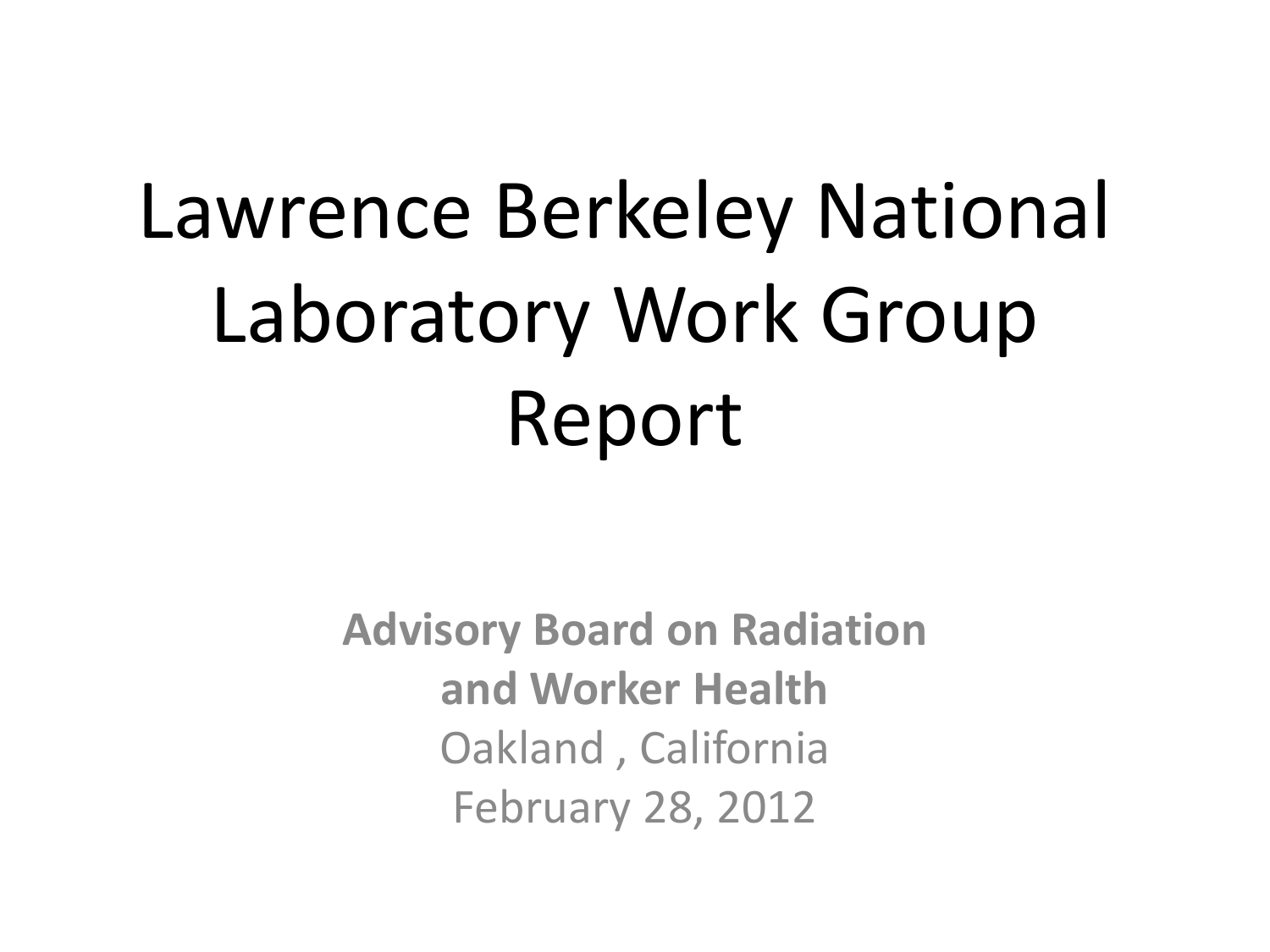## Work Group Members and Staff

#### • **BOARD**

- Dr. Paul Ziemer, Chair
- Dr. David Richardson
- Dr. Richard Lemen
- **NIOSH/DCAS**
	- Dr. Laura Hughes
- **SC&A**
	- Joseph Fitzgerald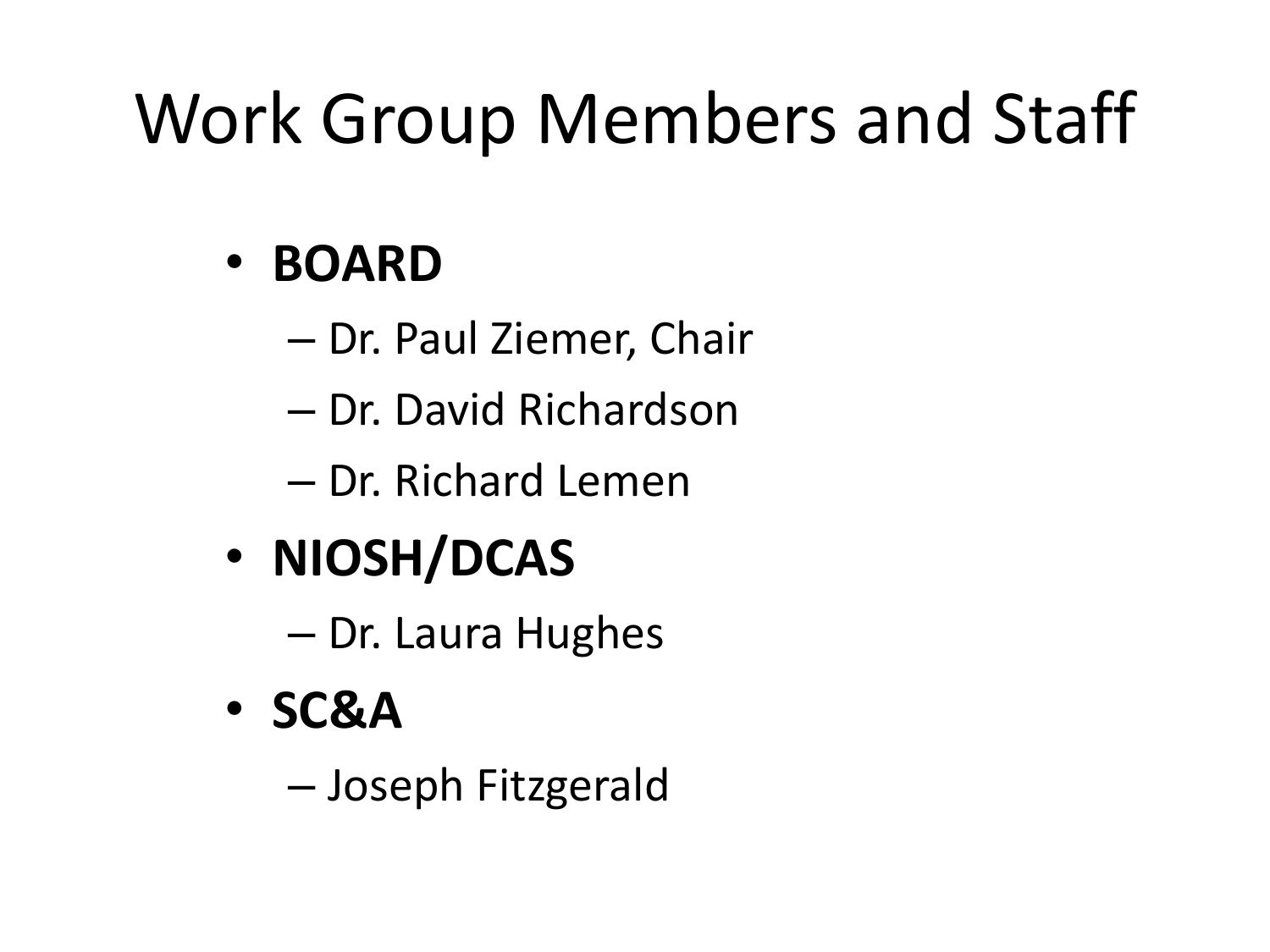#### LBNL Site History

- **1931: LBNL founded on Berkeley Campus**
- **1941: E.O. Lawrence started defense contract with National Defense Research Committee**
- **August 13, 1942: Start of Manhattan Engineer District (MED) and covered period for LBNL**
- **1945: LBNL started to migrate operations to Hill east of Berkeley campus**
- **Numerous buildings on campus and on "the Hill" involved in LBNL and MED/Atomic Energy Commission (AEC) sponsored research activities**
- **LBNL is still operating today**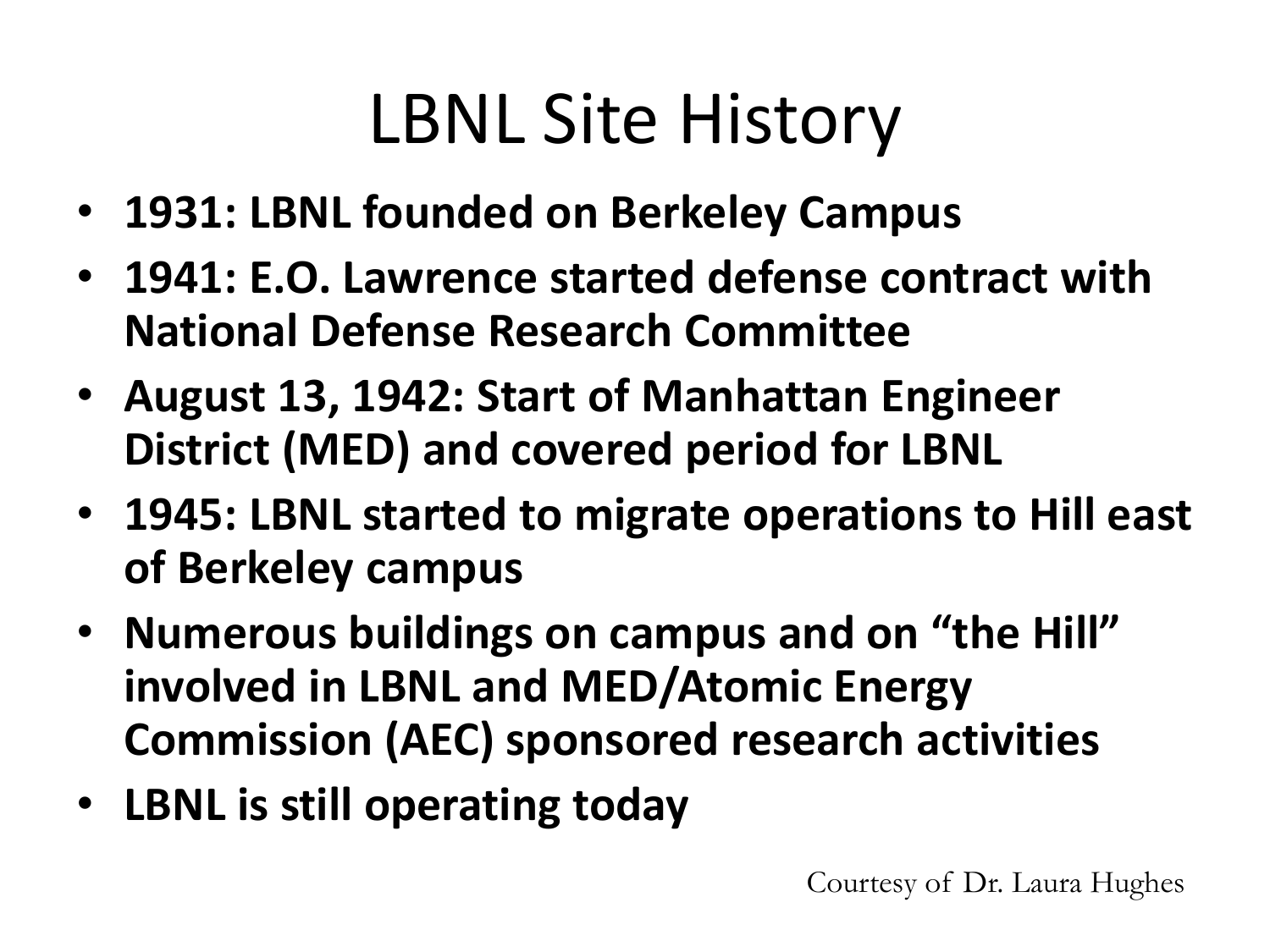### LBNL Site Operations

- **Particle accelerator development for radioisotope generation:** 
	- **Cyclotons, 4-inch to 184-inch**
	- **300 MeV Synchrotron**
	- **Van de Graaff generator**
	- **Bevatron**
	- **Heavy Ion Linear Accelerator (HILAC)**
- **Radiochemistry and isolation of new elements**
	- **Pu and many more**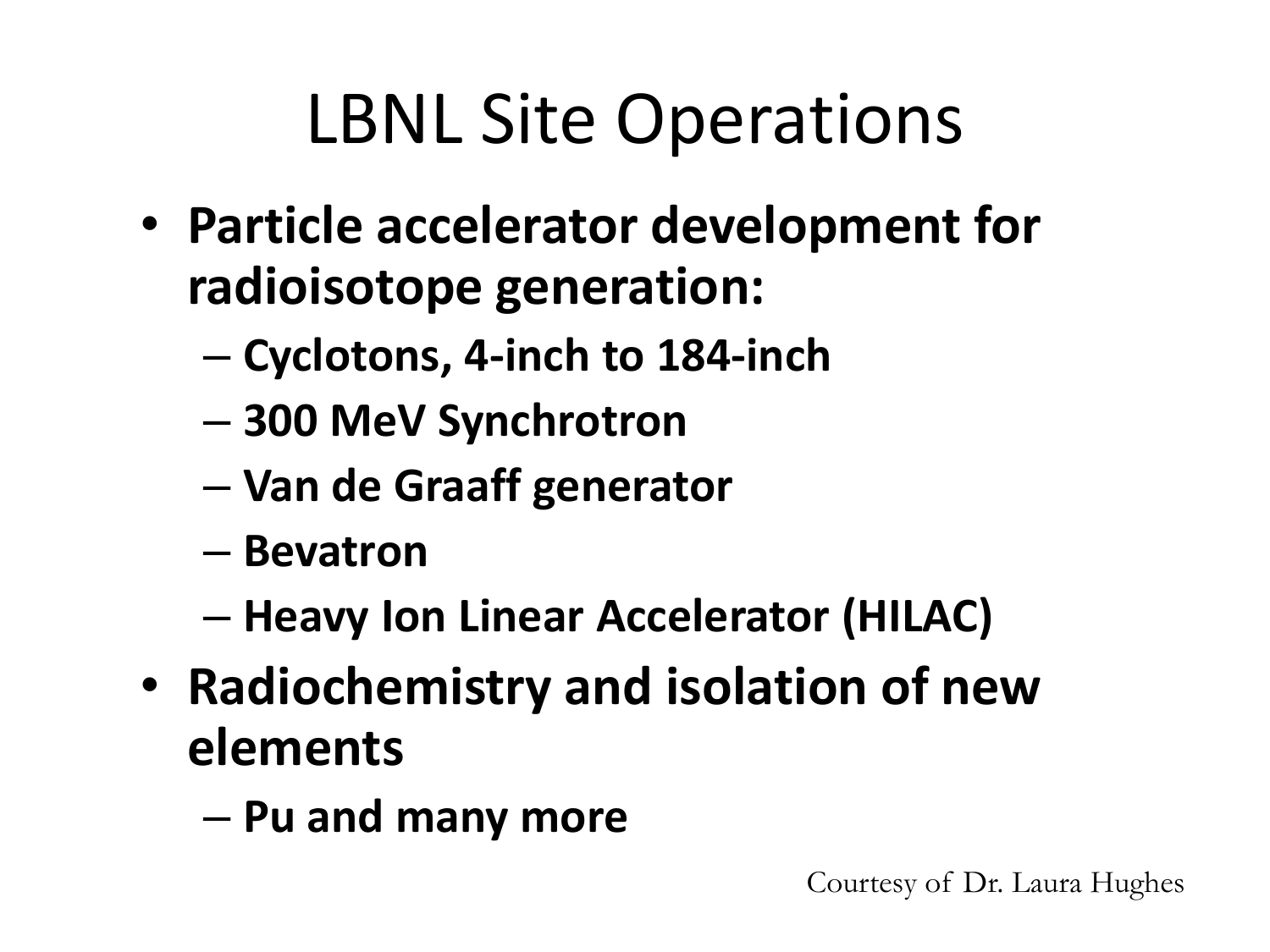#### LBNL Site Operations (continued)

- **Study of fundamental particles**
- **Uranium enrichment research**
	- **Calutron technology used at Y-12**
- **Radiation operations took place in all laboratories and buildings affiliated with LBNL (campus and "the Hill")**

Courtesy of Dr. Laura Hughes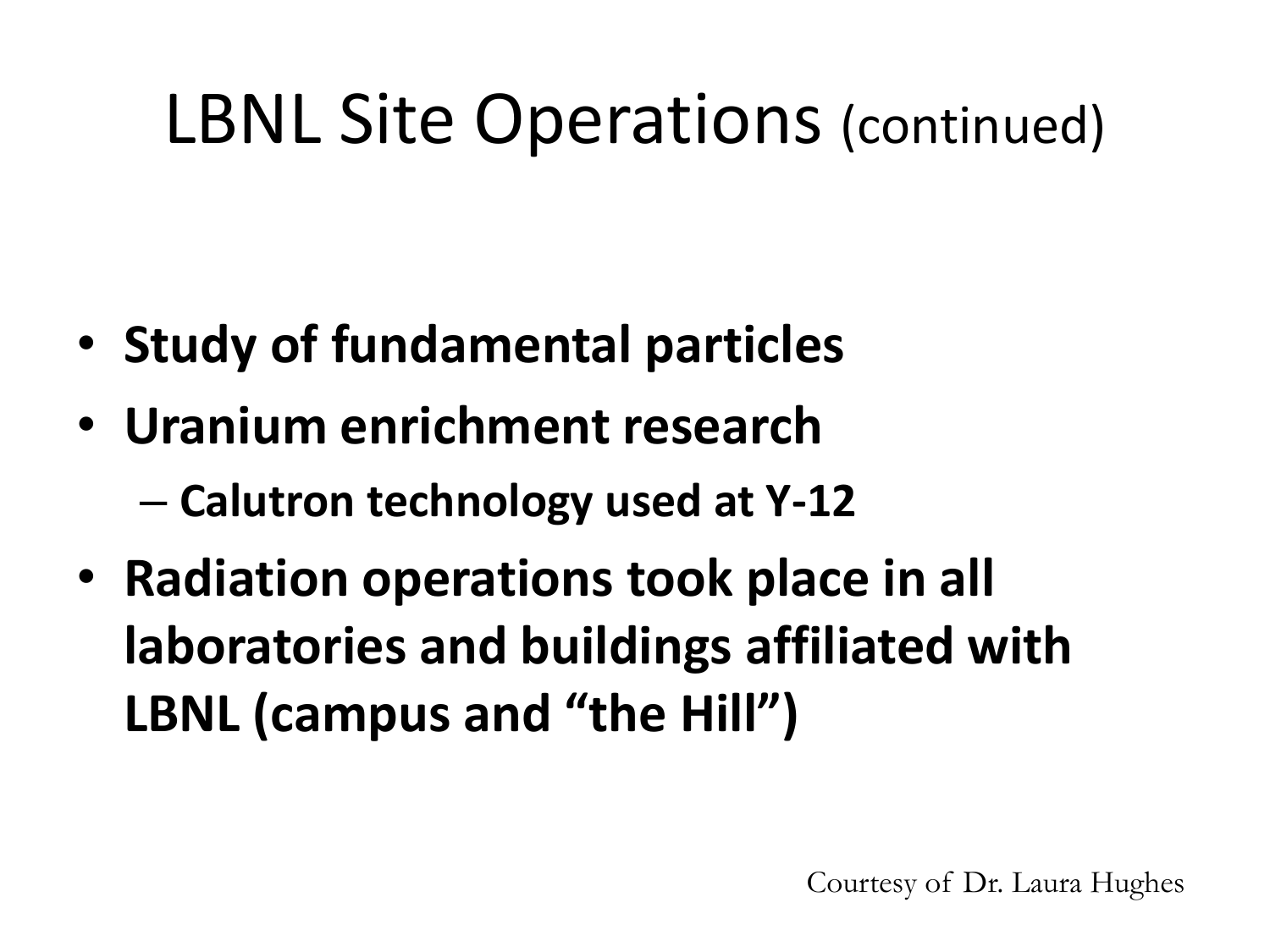# Existing SEC Class for LBNL

- SEC Petition 00160 approval recommended by NIOSH January 5, 2010
- Board accepted NIOSH recommendation on March 5, 2010
- On April 5, 2010, the Secretary of HHS designated the SEC Class for the period 1942 – 1961 primarily based on inability to reconstruct internal doses with sufficient accuracy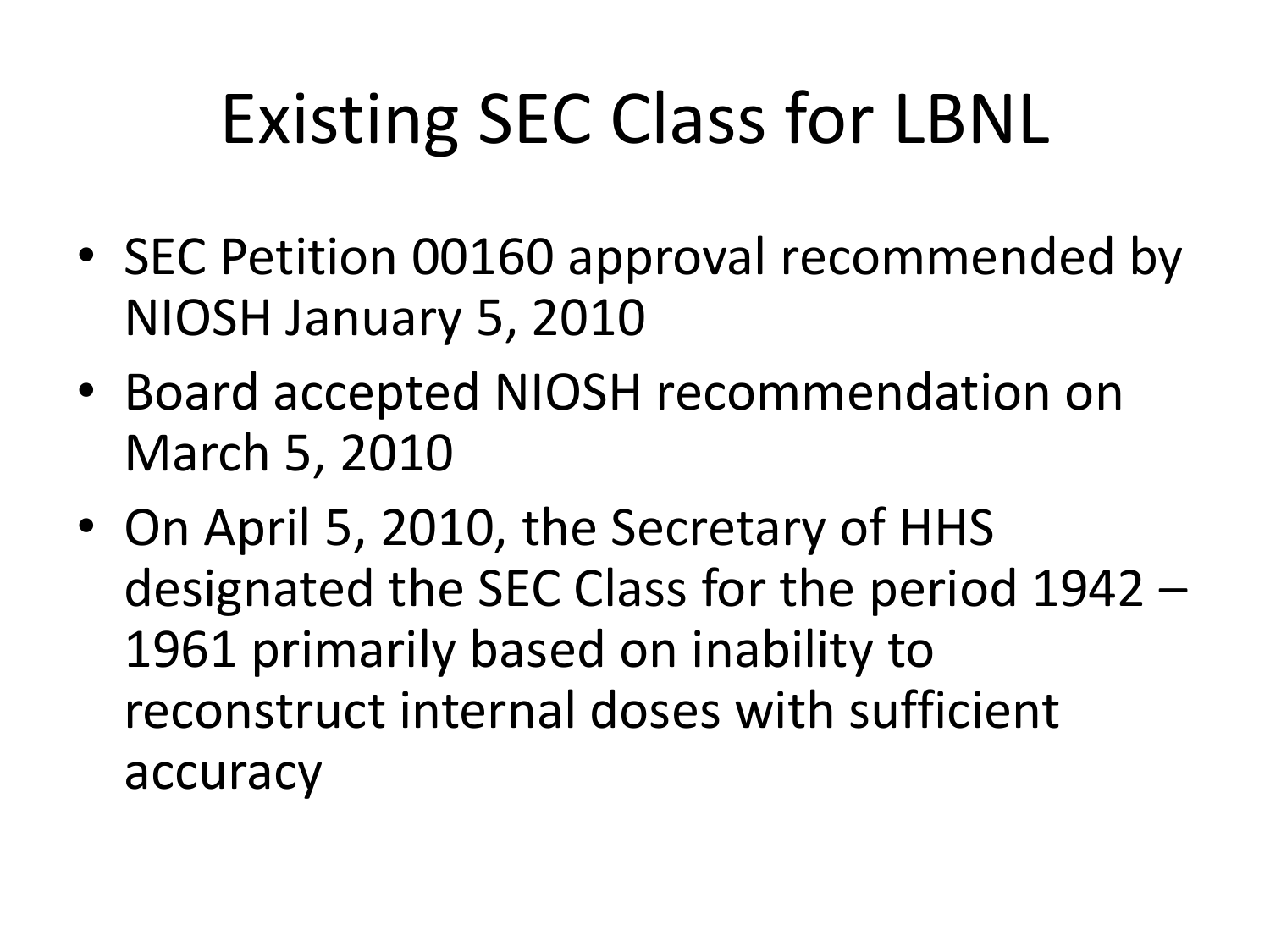#### Definition of SEC Class at LBNL

• All employees of the Department of Energy, its predecessor agencies, and their contractors and subcontractors who worked at the Lawrence Berkeley National Laboratory in Berkeley, California, from August 13, 1942 through December 31, 1961, for a number of work days aggregating at least 250 work days, occurring either solely under this employment or in combination with work days within the parameters established for one or more other classes of employees included in the Special Exposure Cohort.